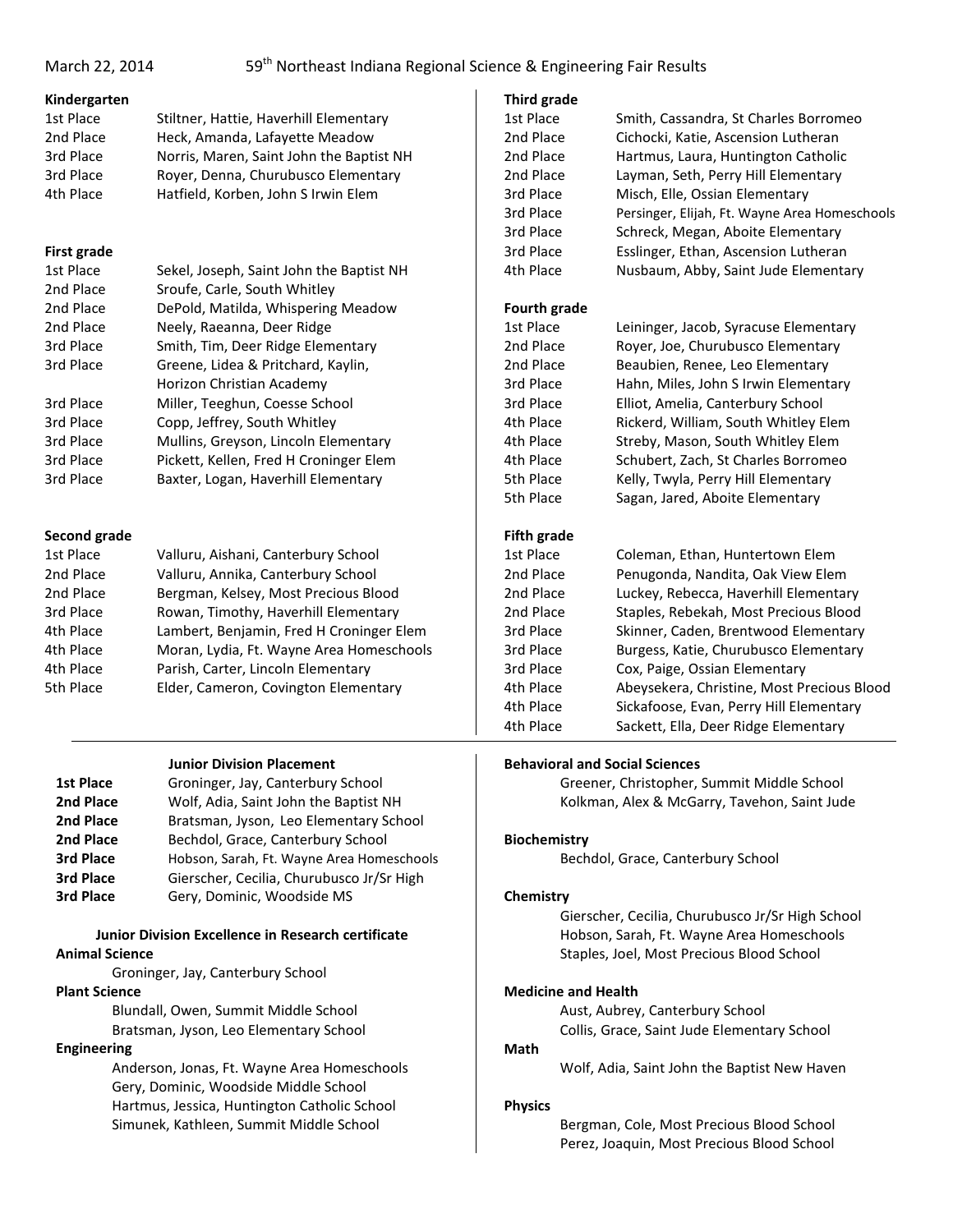#### **Senior Division Placement**

| <b>1st Place</b> | Li, Walter, Canterbury School             |
|------------------|-------------------------------------------|
| 2nd Place        | Park, Sang Jun, Homestead Senior High     |
| 2nd Place        | Meruva, Puneeth, Homestead Senior High    |
| 2nd Place        | Anderson, Ethan, Ft. Wayne Area           |
|                  | Homeschools                               |
| 3rd Place        | Holley, Paige & Sapusek, Suzi, Northfield |
|                  | Jr-Sr High School                         |
| 3rd Place        | Gierscher, Audra, Churubusco Jr/Sr High   |
| 3rd Place        | Shah, Rutva, Homestead Senior High        |
|                  |                                           |

## **Senior Division Excellence in Research certificate**

#### **Plant Science**

Holley, Paige & Sapusek, Suzi, Northfield Jr-Sr High

## **Chemistry**

Li, Walter, Canterbury School

## **Engineering**

Anderson, Ethan, Ft. Wayne Area Homeschools Ford, Josh, Northfield Jr-Sr High School Gierscher, Audra, Churubusco Jr/Sr High School Meruva, Puneeth, Homestead Senior High School

#### **Microbiology**

Shah, Rutva, Homestead Senior High School

#### **Computer Science**

Park, Sang Jun, Homestead Senior High School

#### **Sponsored Special Awards**

#### **ACRES Landtrust Award**

Cobos, Dahlia & Cobos, Eric, Saint Jude Elementary

## **American Chemical Society**

Bechdol, Grace, Canterbury School Li, Walter, Canterbury School

# **Fort Wayne Children's Zoo Healthy Planet Award**

Cox, Paige, Ossian Elementary

## **Fort Wayne City Utilities Water Resources Award**

Cox, Paige, Ossian Elementary Cobos, Dahlia & Cobos, Eric, Saint Jude Elementary

#### **Fox Island Alliance**

Anderson, David, Syracuse Elementary School Cox, Paige, Ossian Elementary Cobos, Dahlia & Cobos, Eric, Saint Jude Elementary Blundall, Owen, Summit Middle School Shah, Rutva, Homestead Senior High School Ford, Josh, Northfield Jr-Sr High School

#### **Huntington University**

Park, Sang Jun, Homestead Senior High School Shah, Rutva, Homestead Senior High School Gierscher, Cecilia, Churubusco Jr/Sr High School Hasnain, Fahad, Homestead Senior High School

#### **Institute of Electrical and Electronic Engineers (IEEE)**

Anderson, Jonas, Ft. Wayne Area Homeschools Hartmus, Jessica, Huntington Catholic School Anderson, Ethan, Ft. Wayne Area Homeschools Gierscher, Audra, Churubusco Jr/Sr High School

#### **IPFW Department of Psychology**

Greener, Christopher, Summit Middle School

## **IPFW Faculty Tribute Award for Creativity**

Luckey, Rebecca, Haverhill Elementary School

#### **Little River Wetlands Project**

Cox, Paige, Ossian Elementary Ford, Josh, Northfield Jr-Sr High School Habib, Hussain, Homestead Senior High School

#### **Northeast Indiana Veterinary Medical Association**

Hahn, Miles, John S Irwin Elementary School Reelsen, Lena, Huntertown Elementary School Royer, Joe, Churubusco Elementary School Zimmerman, Leah, St Charles Borromeo School Groninger, Jay, Canterbury School

#### **Purdue University School of Agriculture**

Lee, Chelsea, Ossian Elementary Groninger, Jay, Canterbury School Habib, Hussain, Homestead Senior High School

#### **Science and Regulatory Consultants (SRC)**

Sekel, Joseph, Saint John the Baptist New Haven Bechdol, Grace, Canterbury School Li, Walter, Canterbury School

### **Society of Manufacturing Engineers, FW Chapter 56**

Boschet, Kyra, Lincoln Elementary School Chin, Tiffany, Oak View Elementary School Elder, Cameron, Covington Elementary School Hartmus, Laura, Huntington Catholic School Heck, Amanda, Lafayette Meadow School Zannis, Dimitri, Perry Hill Elementary School Anderson, Jonas, Ft. Wayne Area Homeschools Gery, Dominic, Woodside Middle School Anderson, Ethan, Ft. Wayne Area Homeschools Meruva, Puneeth, Homestead Senior High School

#### **TekVenture Maker Awards**

Anderson, Jonas, Ft. Wayne Area Homeschools Anderson, Ethan, Ft. Wayne Area Homeschools